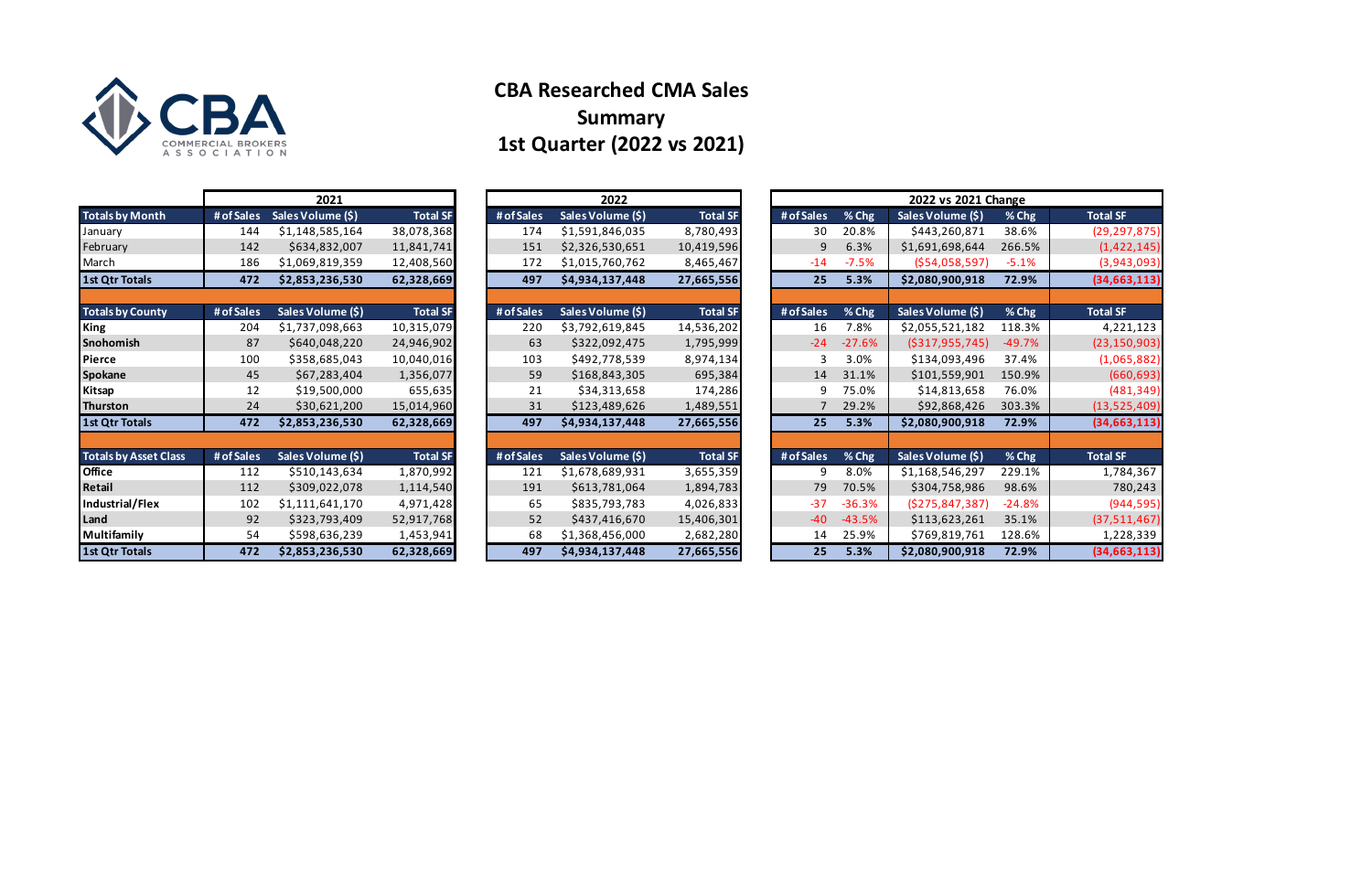|   | \$6,000,000,000 |                   |  |
|---|-----------------|-------------------|--|
| 8 | \$5,000,000,000 |                   |  |
| 7 | \$4,000,000,000 |                   |  |
|   | \$3,000,000,000 | Sales Volume (\$) |  |
|   | \$2,000,000,000 |                   |  |
|   | \$1,000,000,000 |                   |  |
|   | \$0             |                   |  |
|   |                 |                   |  |

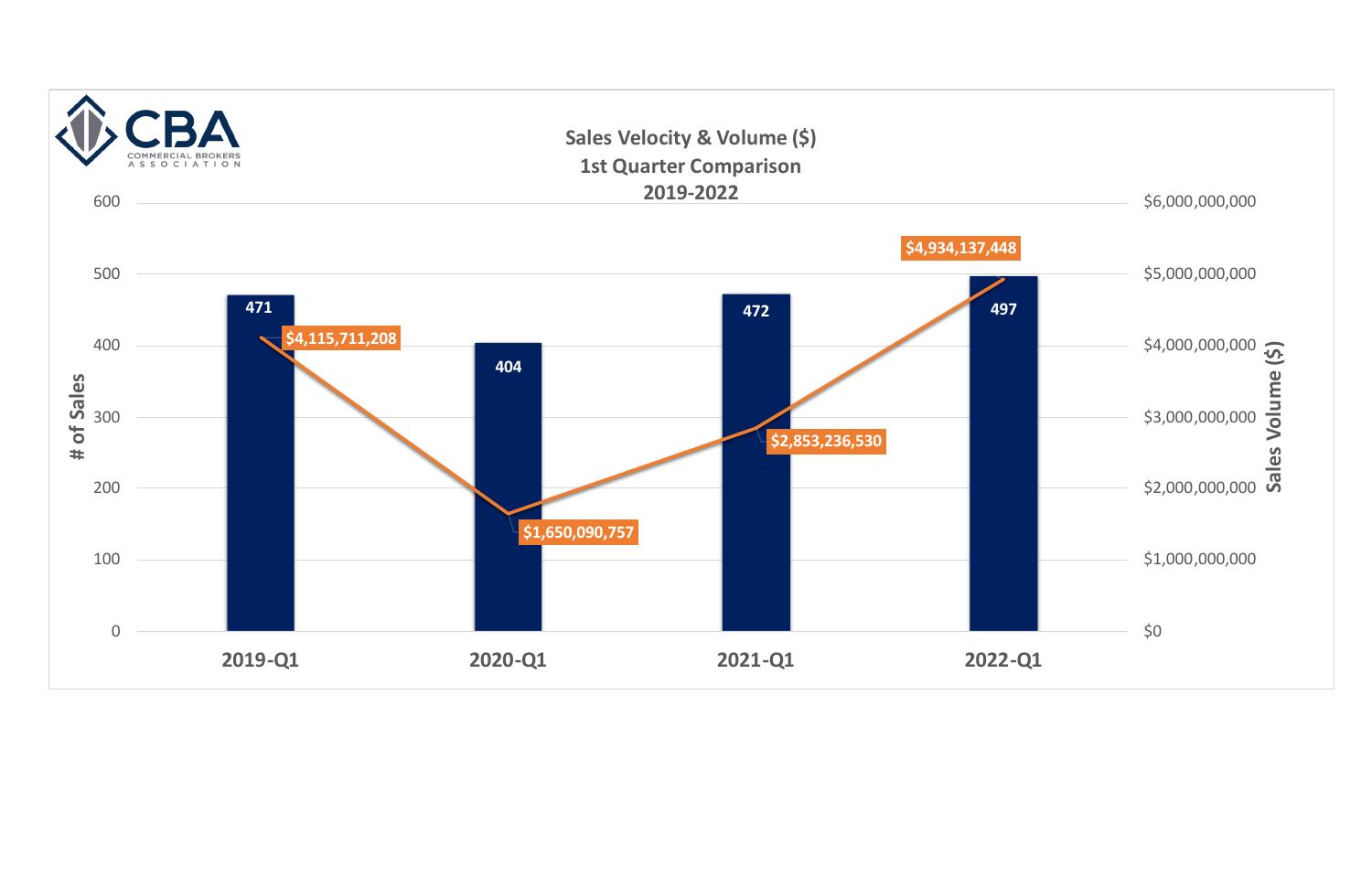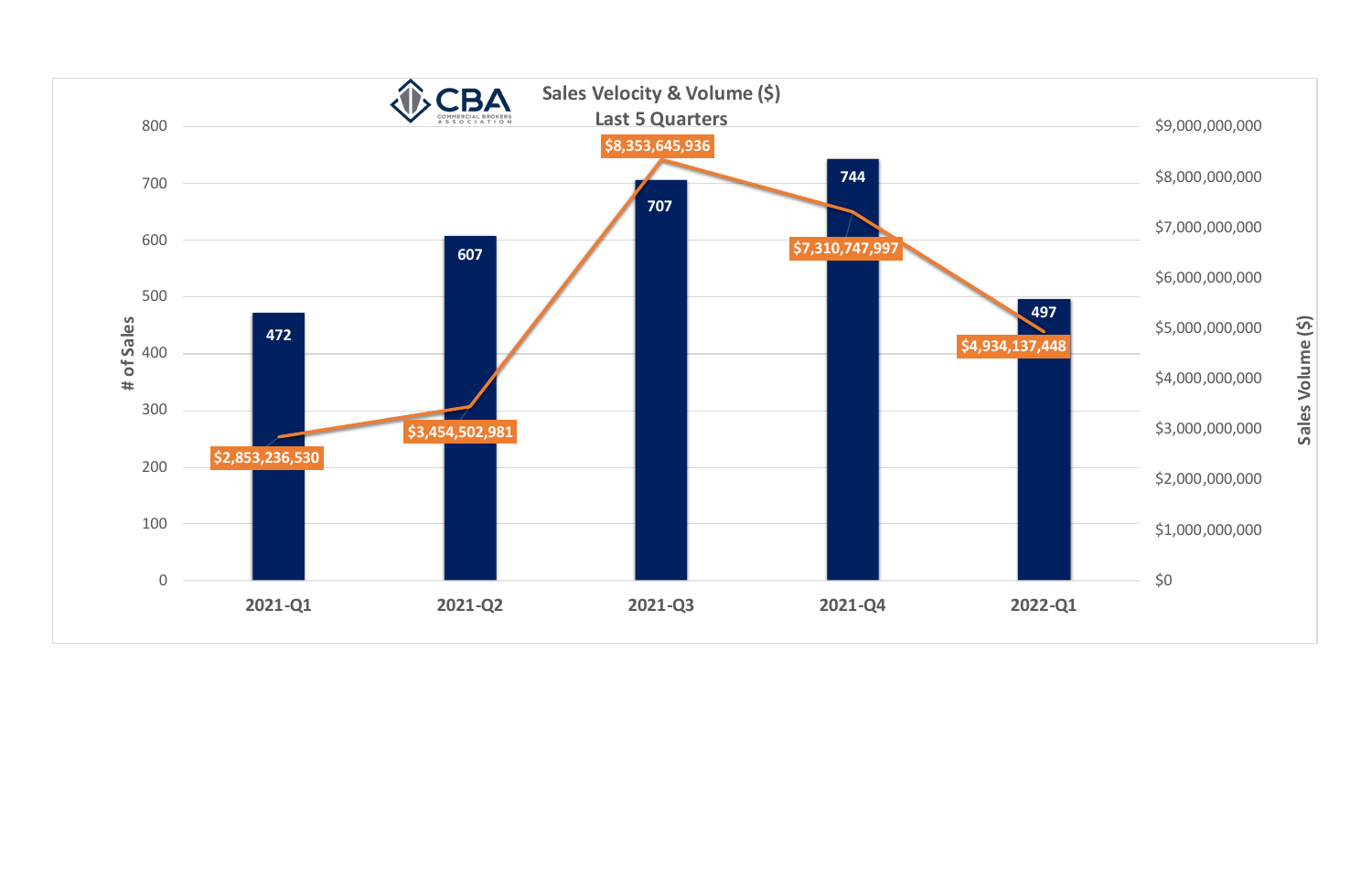

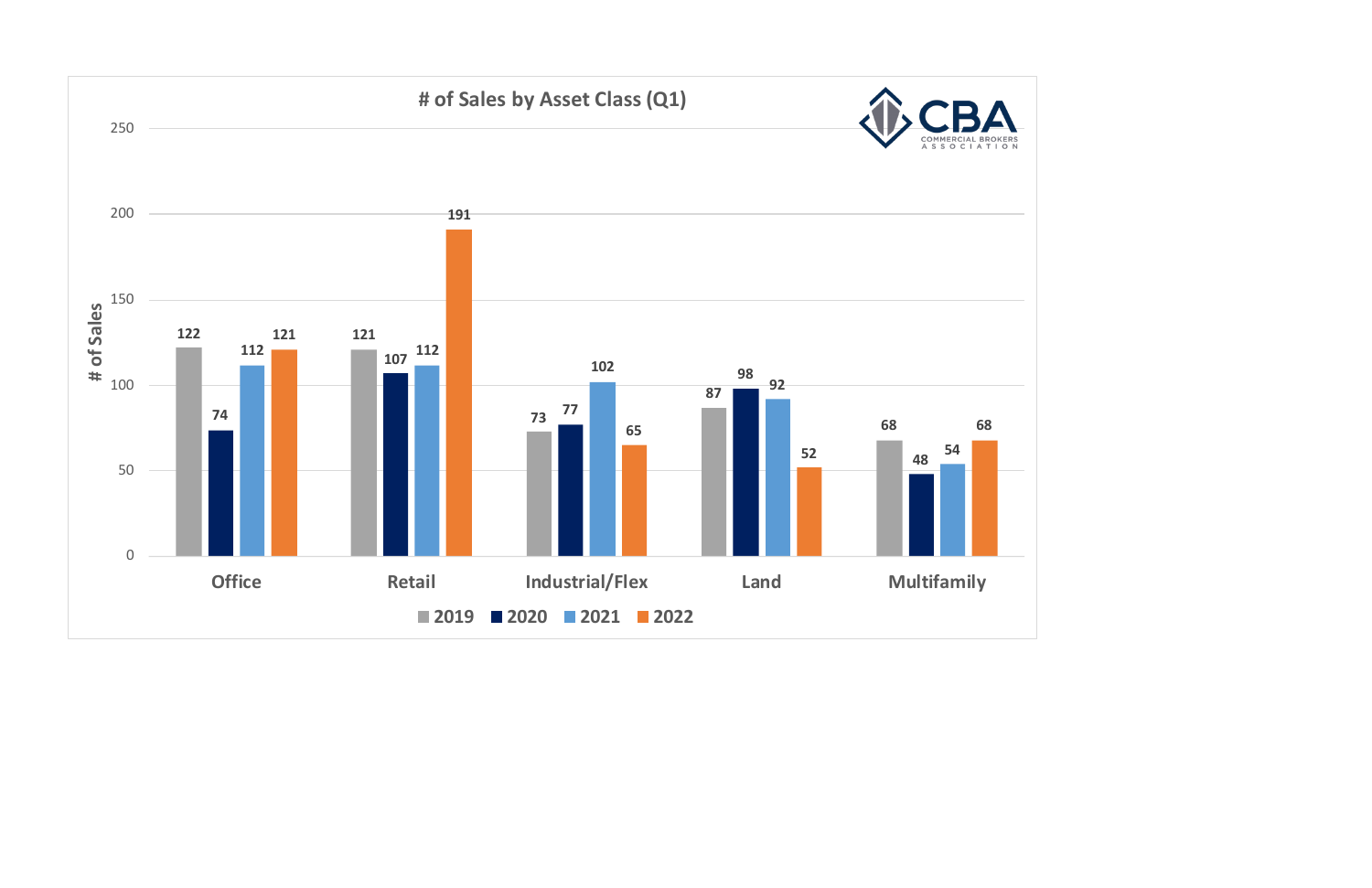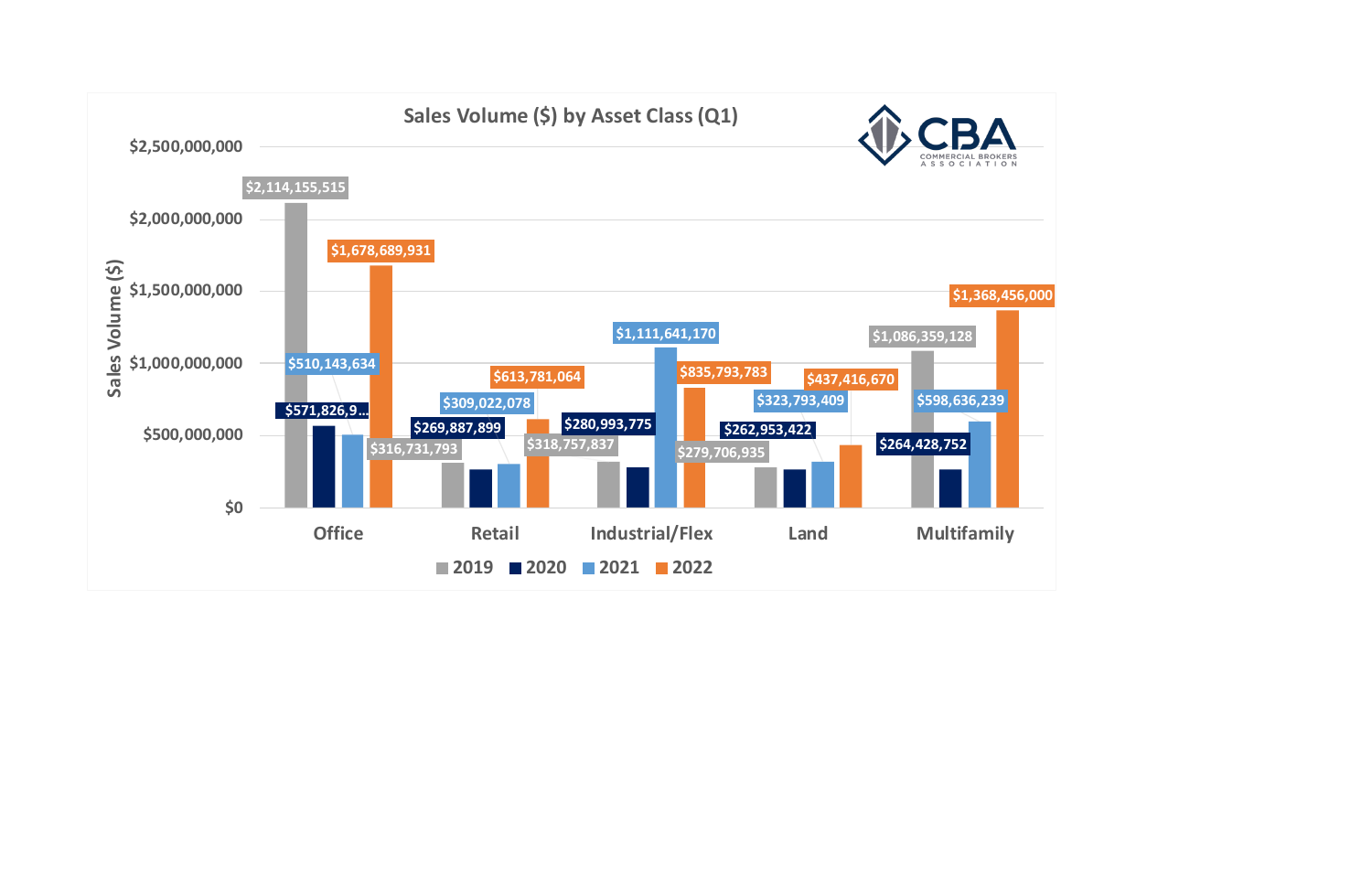|                                  |                 | January 2021                              |                                  |                | January 2022                                  |                                 |                |           | Change (Jan 2021 vs Jan 2020) |           |                                                                                                                              |
|----------------------------------|-----------------|-------------------------------------------|----------------------------------|----------------|-----------------------------------------------|---------------------------------|----------------|-----------|-------------------------------|-----------|------------------------------------------------------------------------------------------------------------------------------|
| <b>Asset Class</b>               | # of Sales      | Sales Volume (\$)                         | <b>Total SF</b>                  | # of Sales     | Sales Volume (\$)                             | <b>Total SF</b>                 | # of Sales     | %Chg      | Sales Volume (\$)             | %Chg      | <b>Total SF</b>                                                                                                              |
| <b>Office</b>                    |                 |                                           |                                  |                |                                               |                                 |                |           |                               |           |                                                                                                                              |
| King County                      | 15              | \$61,884,500                              | 172,152                          | 13             | \$455,030,000                                 | 945,982                         | $-2$           | $-13.3%$  | \$393,145,500                 | 635.3%    | 773,830                                                                                                                      |
| Snohomish County                 | 6               | \$20,203,213                              | 75,890                           | 5              | \$104,600,000                                 | 355,397                         | $-1$           | $-16.7%$  | \$84,396,787                  | 417.7%    | 279,507                                                                                                                      |
| Pierce County                    | 10              | \$9,034,000                               | 4,489                            | 10             | \$10,413,999                                  | 79,785                          | $\mathbf 0$    | 0.0%      | \$1,379,999                   | 15.3%     | 75,296                                                                                                                       |
| Spokane County                   | $\overline{3}$  | \$1,585,000                               | 8,932                            | 9              | \$32,597,657                                  | 169,221                         | 6              | 200.0%    | \$31,012,657                  | 1956.6%   | 160,289                                                                                                                      |
| Kitsap County                    | $\mathbf 0$     | \$0                                       | ſ                                | $\overline{2}$ | \$2,130,000                                   | 18,754                          | $\overline{2}$ | N/A       | \$2,130,000                   | N/A       | 18,754                                                                                                                       |
| <b>Thurston County</b>           | $\overline{2}$  | \$726,000                                 | 3,731                            | 6              | \$31,712,000                                  | 138,224                         | $\overline{4}$ | 200.0%    | \$30,986,000                  | 4268.0%   | 134,493                                                                                                                      |
| Totals:                          | 36              | \$93,432,713                              | 265,194                          | 45             | \$636,483,656                                 | 1,707,363                       | 9              | 25.0%     | \$543,050,943                 | 581.2%    | 1,442,169                                                                                                                    |
| <b>Notable Sales:</b>            |                 |                                           |                                  |                | Second & Seneca Bldg, Seattle: \$320.2m       |                                 |                |           |                               |           |                                                                                                                              |
|                                  |                 |                                           |                                  |                | Canyon Pointe - Bldgs A & B, Bothell: \$72.5m |                                 |                |           |                               |           |                                                                                                                              |
| Retail                           |                 |                                           |                                  |                |                                               |                                 |                |           |                               |           |                                                                                                                              |
| King County                      | 9               | \$18,620,000                              | 25,156                           | 20             | \$58,170,541                                  | 130,521                         | 11             | 122.2%    | \$39,550,541                  | 212.4%    | 105,365                                                                                                                      |
| Snohomish County                 | $7\overline{ }$ | \$35,240,929                              | 114,124                          | 5              | \$9,170,000                                   | 15,222                          | $-2$           | $-28.6%$  | (\$26,070,929)                | $-74.0%$  | (98, 902)                                                                                                                    |
| Pierce County                    | $\overline{7}$  | \$51,989,775                              | 162,229                          | 11             | \$31,785,750                                  | 97,296                          | $\overline{4}$ | 57.1%     | ( \$20, 204, 025)             | $-38.9%$  | (64, 933)                                                                                                                    |
| Spokane County                   | $\overline{4}$  | \$6,643,000                               | 84,055                           | 16             | \$37,813,499                                  | 141,482                         | 12             | 300.0%    | \$31,170,499                  | 469.2%    | 57,427                                                                                                                       |
| Kitsap County                    | $\mathbf 0$     | \$0                                       |                                  | 4              | \$1,950,000                                   | 13,112                          | $\overline{4}$ | N/A       | \$1,950,000                   | N/A       | 13,112                                                                                                                       |
| <b>Thurston County</b>           | $\overline{2}$  | \$935,000                                 | 3,480                            | $\overline{4}$ | \$4,748,500                                   | 20,391                          | $\overline{2}$ | 100.0%    | \$3,813,500                   | 407.9%    | 16,911                                                                                                                       |
| Totals:                          | 29              | \$113,428,704                             | 389,044                          | 60             | \$143,638,290                                 | 418,024                         | 31             | 106.9%    | \$30,209,586                  | 26.6%     | 28,980                                                                                                                       |
| <b>Notable Sales:</b>            |                 |                                           | Home Depot, Tacoma: \$38.9n      |                |                                               | 1224 W 3rd Ave, Spokane: \$13.1 |                |           |                               |           |                                                                                                                              |
|                                  |                 |                                           | Haggen, Stanwood: \$15.5m        |                |                                               |                                 |                |           |                               |           |                                                                                                                              |
| <b>Industrial/High Tech Flex</b> |                 |                                           |                                  |                |                                               |                                 |                |           |                               |           |                                                                                                                              |
| King County                      | 12              | \$277,035,000                             | 1,104,149                        | 13             | \$101,328,840                                 | 394,811                         | 1              | 8.3%      | (S175.706.160)                | $-63.4%$  | (709, 338)                                                                                                                   |
| Snohomish County                 | 6               | \$109,080,000                             | 399,709                          | $\overline{2}$ | \$6,300,000                                   | 32,901                          | $-4$           | $-66.7%$  | ( \$102, 780, 000)            | $-94.2%$  | (366, 808)                                                                                                                   |
| Pierce County                    | 6               | \$16,232,000                              | 108,472                          | 5              | \$12,670,000                                  | 67,232                          | $-1$           | $-16.7%$  | ( \$3,562,000)                | -21.9%    | (41, 240)                                                                                                                    |
| Spokane County                   | $\overline{2}$  | \$1,315,000                               | 33,445                           | $\overline{3}$ | \$2,339,999                                   | 15,280                          | $\mathbf{1}$   | 50.0%     | \$1,024,999                   | 77.9%     | (18, 165)                                                                                                                    |
| Kitsap County                    | 0               | \$0                                       |                                  | $\mathbf 0$    | \$0                                           |                                 | $\mathbf 0$    | N/A       | \$0                           | N/A       |                                                                                                                              |
| <b>Thurston County</b>           | $\overline{4}$  | \$2,395,000                               | 21,398                           | $\mathbf{1}$   | \$7,250                                       | 900,000                         | $-3$           | $-75.0%$  | (52, 387, 750)                | $-99.7%$  | 878,602                                                                                                                      |
| Totals:                          | 30              | \$406,057,000                             | 1,667,173                        | 24             | \$122,646,089                                 | 1,410,224                       | $-6$           | $-20.0%$  | (5283, 410, 911)              | $-69.8%$  | (256,949)                                                                                                                    |
| <b>Notable Sales:</b>            |                 | Redmond E Bus Campus, Redmond: \$80m      |                                  |                |                                               |                                 |                |           |                               |           |                                                                                                                              |
|                                  |                 |                                           | Canyon Park East, Bothell: \$75m |                |                                               |                                 |                |           |                               |           |                                                                                                                              |
|                                  |                 | Spokane St Distribution, Seattle: \$72.6m |                                  |                |                                               |                                 |                |           |                               |           |                                                                                                                              |
| Land                             |                 |                                           |                                  |                |                                               |                                 |                |           |                               |           |                                                                                                                              |
| King County                      | 14              | \$66,930,853                              | 2,781,091                        | 9              | \$140,618,000                                 | 942,638                         | $-5$           | $-35.7%$  | \$73,687,147                  | 110.1%    | (1,838,453)                                                                                                                  |
| Snohomish County                 | 10              | \$52,415,151                              | 17,694,283                       | 3              | \$27,550,000                                  | 799,762                         | $-7$           | $-70.0%$  | (\$24,865,151)                | $-47.4%$  | (16,894,521)                                                                                                                 |
| Pierce County                    | 5               | \$12,614,000                              | 423,871                          | 4              | \$30,990,000                                  | 2,471,159                       | $-1$           | $-20.0%$  | \$18,376,000                  | 145.7%    | 2,047,288                                                                                                                    |
| Spokane County                   | 3               | \$1,423,898                               | 360,121                          | $\mathbf{1}$   | \$400,000                                     | 26,136                          | $-2$           | $-66.7%$  | (51,023,898)                  | $-71.9%$  | (333,985)                                                                                                                    |
| Kitsap County                    | 0               | \$0                                       |                                  | 0              | \$0                                           | ŋ                               | $\mathbf 0$    | 0.0%      | \$0                           | 0.0%      |                                                                                                                              |
| <b>Thurston County</b>           | $\overline{2}$  | \$3,622,000                               | 13,752,129                       | $\Omega$       | \$0                                           |                                 | $-2$           | $-100.0%$ | ( \$3,622,000)                | $-100.0%$ | (13, 752, 129)                                                                                                               |
| Totals:                          | 34              | \$137,005,902                             | 35,011,495                       | 17             | \$199,558,000                                 | 4,239,695                       | $-17$          | $-50.0%$  | \$62,552,098                  | 45.7%     | (30,771,800)                                                                                                                 |
| <b>Notable Sales:</b>            |                 |                                           |                                  |                |                                               | Four 106, Bellevue: \$95.5m     |                |           |                               |           |                                                                                                                              |
| <b>Multifamily</b>               |                 |                                           |                                  |                |                                               |                                 |                |           |                               |           |                                                                                                                              |
| King County                      | 11              | \$374,898,250                             | 671,688                          | 26             | \$485,110,000                                 | 988,773                         | 15             | 136.4%    | \$110,211,750                 | 29.4%     | 317,085                                                                                                                      |
| Snohomish County                 | 3               | \$23,042,595                              | 70,702                           | $\mathbf{1}$   | \$2,250,000                                   | 9,604                           | $-2$           | $-66.7%$  | (\$20,792,595)                | $-90.2%$  | (61,098)                                                                                                                     |
| Pierce County                    | 1               | \$720,000                                 | 3,072                            | 1              | \$2,160,000                                   | 6,810                           | 0              | 0.0%      | \$1,440,000                   | 200.0%    | 3,738                                                                                                                        |
| Totals:                          | 15              | \$398,660,845                             | 745,462                          | 28             | \$489,520,000                                 | 1,005,187                       | 13             | 86.7%     | \$90,859,155                  | 22.8%     | 259,725                                                                                                                      |
| <b>Notable Sales:</b>            |                 |                                           | Hyde Square, Bellevue: \$279.1m  |                |                                               | Talisman, Redmond: \$173m       |                |           |                               |           |                                                                                                                              |
|                                  |                 |                                           |                                  |                |                                               | Coppins Well, Seattle: \$106.5m |                |           |                               |           |                                                                                                                              |
| <b>Grand Totals:</b>             | 144             | \$1,148,585,164                           | 38,078,368                       | 174            | \$1,591,846,035                               | 8,780,493                       | 30             | 20.8%     | \$443,260,871                 | 38.6%     | (29, 297, 875)                                                                                                               |
|                                  |                 |                                           |                                  |                |                                               |                                 |                |           |                               |           |                                                                                                                              |
| <b>County Totals:</b>            | # of Sales      | Sales Volume (\$)                         | <b>Total SF</b>                  | # of Sales     | Sales Volume (\$)                             | <b>Total SF</b>                 | # of Sales     | % Chg     | Sales Volume (\$)             | $%$ Chg   | <b>Total SF</b>                                                                                                              |
| King                             | 61              | \$799,368,603                             | 4,754,236                        | 81             | \$1,240,257,381                               | 3,402,725                       | 20             | 32.8%     | \$440,888,778                 | 55.2%     | (1,351,511)                                                                                                                  |
| Snohomish                        | 32              | \$239,981,888                             | 18,354,708                       | 16             | \$149,870,000                                 | 1,212,886                       | $-16$          | $-50.0%$  | (590, 111, 888)               | $-37.5%$  | (17, 141, 822)                                                                                                               |
| Pierce                           | 29              | \$90,589,775                              | 702,133                          | 31             | \$88,019,749                                  | 2,722,282                       | 2              | 6.9%      | (52,570,026)                  | $-2.8%$   | 2,020,149                                                                                                                    |
| Spokane                          | 12              | \$10,966,898                              | 486,553                          | 29             | \$73,151,155                                  | 352,119                         | 17             | 141.7%    | \$62,184,257                  | 567.0%    | (134, 434)                                                                                                                   |
| Kitsap                           | 0               | \$0                                       | n                                | 6              | \$4,080,000                                   | 31,866                          | 6              | N/A       | \$4,080,000                   | N/A       | 31,866                                                                                                                       |
|                                  |                 | 6752000                                   | 12.700.720                       |                | 426.157750                                    | 0.0001                          |                |           | 620.700.750                   | 27500     | $\begin{array}{c} \n \overline{1} & \overline{1} & \overline{1} & \overline{1} & \overline{1} & \overline{1} \\ \end{array}$ |

|                           |                         | January 2021                              |                                  |                | January 2022                                                                             |                                 |
|---------------------------|-------------------------|-------------------------------------------|----------------------------------|----------------|------------------------------------------------------------------------------------------|---------------------------------|
| <b>Asset Class</b>        | # of Sales              | Sales Volume (\$)                         | <b>Total SF</b>                  | # of Sales     | Sales Volume (\$)                                                                        | <b>Total SF</b>                 |
| <b>Office</b>             |                         |                                           |                                  |                |                                                                                          |                                 |
| <b>King County</b>        | 15                      | \$61,884,500                              | 172,152                          | 13             | \$455,030,000                                                                            | 945,982                         |
| <b>Snohomish County</b>   | 6                       | \$20,203,213                              | 75,890                           | 5              | \$104,600,000                                                                            | 355,397                         |
| Pierce County             | 10                      | \$9,034,000                               | 4,489                            | 10             | \$10,413,999                                                                             | 79,785                          |
| Spokane County            | 3                       | \$1,585,000                               | 8,932                            | 9              | \$32,597,657                                                                             | 169,221                         |
| Kitsap County             | 0                       | \$0                                       | 0                                | $\overline{2}$ | \$2,130,000                                                                              | 18,754                          |
| <b>Thurston County</b>    | $\overline{2}$          | \$726,000                                 | 3,731                            | 6              | \$31,712,000                                                                             | 138,224                         |
| Totals:                   | 36                      | \$93,432,713                              | 265,194                          | 45             | \$636,483,656                                                                            | 1,707,363                       |
| <b>Notable Sales:</b>     |                         |                                           |                                  |                | Second & Seneca Bldg, Seattle: \$320.2m<br>Canyon Pointe - Bldgs A & B, Bothell: \$72.5m |                                 |
| <b>Retail</b>             |                         |                                           |                                  |                |                                                                                          |                                 |
| <b>King County</b>        | 9                       | \$18,620,000                              | 25,156                           | 20             | \$58,170,541                                                                             | 130,521                         |
| <b>Snohomish County</b>   | $\overline{7}$          | \$35,240,929                              | 114,124                          | 5              | \$9,170,000                                                                              | 15,222                          |
| Pierce County             | $\overline{7}$          | \$51,989,775                              | 162,229                          | 11             | \$31,785,750                                                                             | 97,296                          |
| Spokane County            | $\overline{\mathbf{4}}$ | \$6,643,000                               | 84,055                           | 16             | \$37,813,499                                                                             | 141,482                         |
| <b>Kitsap County</b>      | 0                       | \$0                                       | 0                                | 4              | \$1,950,000                                                                              | 13,112                          |
| <b>Thurston County</b>    | $\overline{2}$          | \$935,000                                 | 3,480                            | $\overline{4}$ | \$4,748,500                                                                              | 20,391                          |
| Totals:                   | 29                      | \$113,428,704                             | 389,044                          | 60             | \$143,638,290                                                                            | 418,024                         |
| <b>Notable Sales:</b>     |                         |                                           | Home Depot, Tacoma: \$38.9m      |                |                                                                                          | 1224 W 3rd Ave, Spokane: \$13.1 |
|                           |                         |                                           | Haggen, Stanwood: \$15.5m        |                |                                                                                          |                                 |
| Industrial/High Tech Flex |                         |                                           |                                  |                |                                                                                          |                                 |
| <b>King County</b>        | 12                      | \$277,035,000                             | 1,104,149                        | 13             | \$101,328,840                                                                            | 394,811                         |
| Snohomish County          | 6                       | \$109,080,000                             | 399,709                          | $\overline{2}$ | \$6,300,000                                                                              | 32,901                          |
| Pierce County             | 6                       | \$16,232,000                              | 108,472                          | 5              | \$12,670,000                                                                             | 67,232                          |
| Spokane County            | $\overline{2}$          | \$1,315,000                               | 33,445                           | $\overline{3}$ | \$2,339,999                                                                              | 15,280                          |
| Kitsap County             | 0                       | \$0                                       | 0                                | $\mathbf 0$    | \$0                                                                                      | 0                               |
| <b>Thurston County</b>    | $\overline{\mathbf{4}}$ | \$2,395,000                               | 21,398                           | $\mathbf{1}$   | \$7,250                                                                                  | 900,000                         |
| Totals:                   | 30                      | \$406,057,000                             | 1,667,173                        | 24             | \$122,646,089                                                                            | 1,410,224                       |
| <b>Notable Sales:</b>     |                         | Redmond E Bus Campus, Redmond: \$80m      |                                  |                |                                                                                          |                                 |
|                           |                         |                                           | Canyon Park East, Bothell: \$75m |                |                                                                                          |                                 |
|                           |                         | Spokane St Distribution, Seattle: \$72.6m |                                  |                |                                                                                          |                                 |
| Land                      |                         |                                           |                                  |                |                                                                                          |                                 |
| <b>King County</b>        | 14                      | \$66,930,853                              | 2,781,091                        | 9              | \$140,618,000                                                                            | 942,638                         |
| <b>Snohomish County</b>   | 10                      | \$52,415,151                              | 17,694,283                       | 3              | \$27,550,000                                                                             | 799,762                         |
| Pierce County             | 5                       | \$12,614,000                              | 423,871                          | 4              | \$30,990,000                                                                             | 2,471,159                       |
| Spokane County            | 3                       | \$1,423,898                               | 360,121                          | $\mathbf{1}$   | \$400,000                                                                                | 26,136                          |
| <b>Kitsap County</b>      | 0                       | \$0                                       |                                  | 0              | \$0                                                                                      | 0                               |
| <b>Thurston County</b>    | $\overline{2}$          | \$3,622,000                               | 13,752,129                       | $\mathbf{0}$   | \$0                                                                                      | $\mathbf 0$                     |
| Totals:                   | 34                      | \$137,005,902                             | 35,011,495                       | 17             | \$199,558,000                                                                            | 4,239,695                       |
| <b>Notable Sales:</b>     |                         |                                           |                                  |                |                                                                                          | Four 106, Bellevue: \$95.5m     |
| Multifamily               |                         |                                           |                                  |                |                                                                                          |                                 |
| <b>King County</b>        | 11                      | \$374,898,250                             | 671,688                          | 26             | \$485,110,000                                                                            | 988,773                         |
| Snohomish County          | 3                       | \$23,042,595                              | 70,702                           | 1              | \$2,250,000                                                                              | 9,604                           |
| Pierce County             | 1                       | \$720,000                                 | 3,072                            | 1              | \$2,160,000                                                                              | 6,810                           |
| Totals:                   | 15                      | \$398,660,845                             | 745,462                          | 28             | \$489,520,000                                                                            | 1,005,187                       |
| <b>Notable Sales:</b>     |                         |                                           | Hyde Square, Bellevue: \$279.1m  |                |                                                                                          | Talisman, Redmond: \$173m       |
|                           |                         |                                           |                                  |                |                                                                                          | Coppins Well, Seattle: \$106.5m |
| <b>Grand Totals:</b>      | 144                     | \$1,148,585,164                           | 38,078,368                       | 174            | \$1,591,846,035                                                                          | 8,780,493                       |
| <b>County Totals:</b>     | # of Sales              | Sales Volume (\$)                         | <b>Total SF</b>                  | # of Sales     | Sales Volume (\$)                                                                        | <b>Total SF</b>                 |
|                           |                         |                                           |                                  |                |                                                                                          |                                 |

| <b>County Totals:</b> | # of Sales | <b>Sales Volume (\$)</b> | <b>Total SF</b> | # of Sales | <b>Sales Volume (\$)</b> | <b>Total SF</b> | # of Sales | $%$ Chg   | <b>Sales Volume (\$)</b> | $%$ Chg  | <b>Total SF</b> |
|-----------------------|------------|--------------------------|-----------------|------------|--------------------------|-----------------|------------|-----------|--------------------------|----------|-----------------|
| King                  |            | \$799.368.603            | 4,754,236       | 81         | \$1,240,257,381          | 3,402,725       | 20         | 32.8%     | \$440.888.778            | 55.2%    | (1, 351, 511)   |
| Snohomish             | 32         | \$239,981,888            | 18,354,708      | 16.        | \$149,870,000            | 1,212,886       | -16        | $-50.0\%$ | (590, 111, 888)          | $-37.5%$ | (17, 141, 822)  |
| Pierce                | 29         | \$90,589,775             | 702,133         | 31         | \$88,019,749             | 2,722,282       |            | 6.9%      | (52,570,026)             | $-2.8%$  | 2,020,149       |
| Spokane               |            | \$10,966,898             | 486,553         | 29         | \$73,151,155             | 352,119         |            | 141.7%    | \$62,184,257             | 567.0%   | (134, 434)      |
| Kitsap                |            |                          |                 |            | \$4,080,000              | 31,866          |            | N/A       | \$4,080,000              | N/A      | 31.866          |
| Thurston              | 10         | \$7,678,000              | 13,780,738      |            | \$36,467,750             | 1,058,615       |            | 10.0%     | \$28,789,750             | 375.0%   | (12, 722, 123)  |
| <b>Grand Totals</b>   | 144        | \$1,148,585,164          | 38,078,368      | 174        | \$1,591,846,035          | 8,780,493       | 30         | 20.8%     | \$443,260,871            | 38.6%    | (29, 297, 875)  |



### **CBA Researched CMA Sales Comparison by Asset Class and County: January 2022 vs January 2021**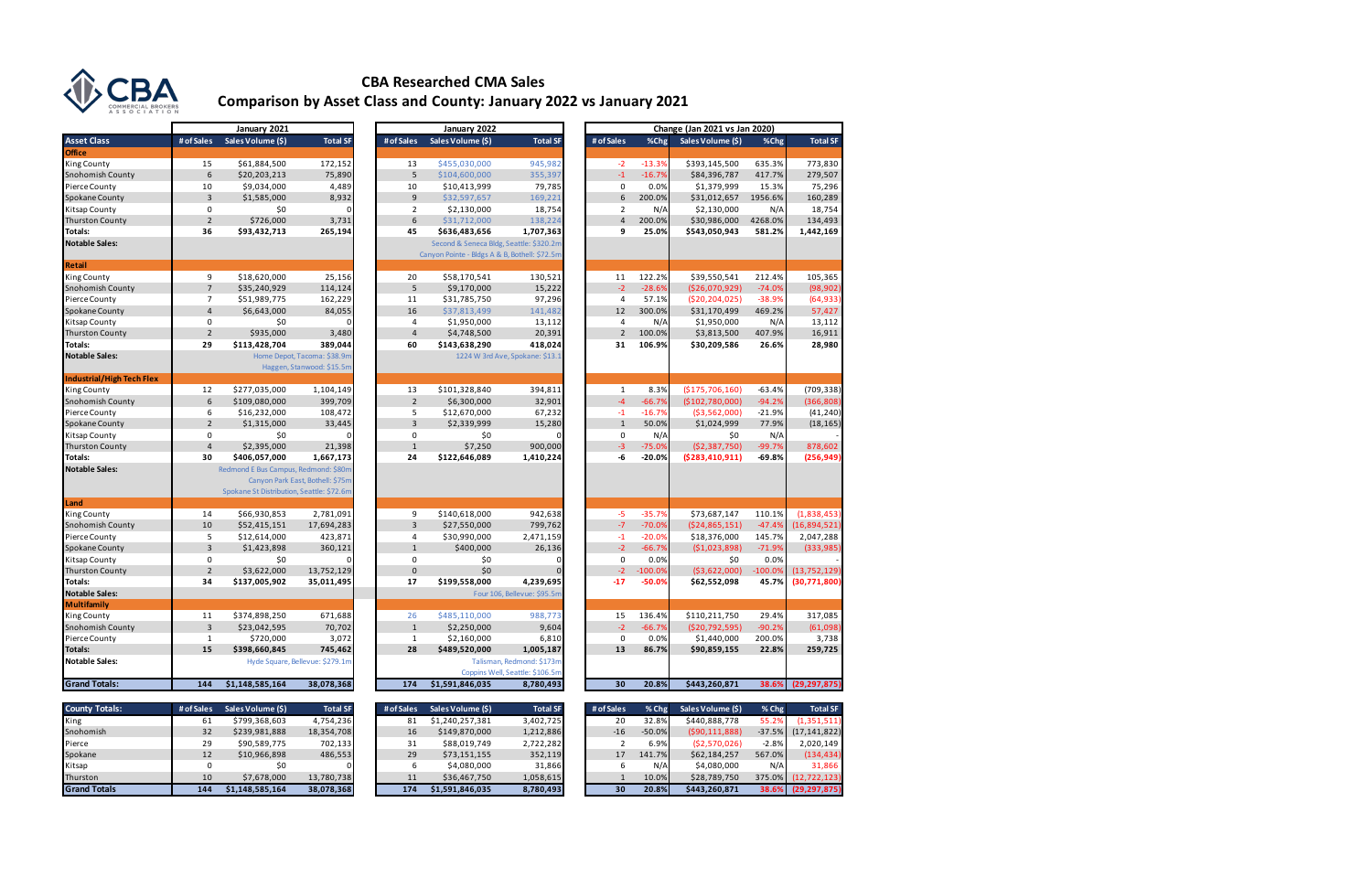|                                  |                | February 2021                   |                 |                | February 2022                               |                             | Change (Feb 2021 vs Feb 2020) |                         |                       |                |                 |  |  |
|----------------------------------|----------------|---------------------------------|-----------------|----------------|---------------------------------------------|-----------------------------|-------------------------------|-------------------------|-----------------------|----------------|-----------------|--|--|
| <b>Asset Class</b>               | # of Sales     | Sales Volume (\$)               | <b>Total SF</b> | # of Sales     | Sales Volume (\$)                           | <b>Total SF</b>             | # of Sales                    | %Chg                    | Sales Volume (\$)     | %Chg           | <b>Total SF</b> |  |  |
| <b>Office</b>                    |                |                                 |                 |                |                                             |                             |                               |                         |                       |                |                 |  |  |
| King County                      | 12             | \$26,349,950                    | 97,969          | 12             | \$833,862,534                               | 1,162,872                   |                               | 0<br>0.0%               | \$807,512,584         | 3064.6%        | 1,064,903       |  |  |
| <b>Snohomish County</b>          | 6              | \$46,685,000                    | 122,905         | 8              | \$10,995,000                                | 35,654                      |                               | $\overline{2}$<br>33.3% | ( \$35,690,000)       | $-76.4%$       | (87, 251)       |  |  |
| Pierce County                    | $\overline{2}$ | \$1,525,000                     | 11,142          | 6              | \$3,681,950                                 | 51,174                      |                               | 200.0%<br>4             | \$2,156,950           | 141.4%         | 40,032          |  |  |
| Spokane County                   | 5              | \$5,204,000                     | 62,556          | 3              | \$3,845,000                                 | 14,589                      | $-2$                          | $-40.0%$                | (\$1,359,000)         | $-26.1%$       | (47, 967)       |  |  |
| Kitsap County                    | 3              | \$1,710,000                     | 19,518          | 0              | \$0                                         |                             | $-3$                          | $-100.0%$               | (51,710,000)          | $-100.0%$      | (19, 518)       |  |  |
| <b>Thurston County</b>           | 0              | \$0                             |                 | $\mathbf{1}$   | \$685,000                                   | 2,872                       |                               | $\mathbf{1}$<br>N/A     | \$685,000             | N/A            | 2,872           |  |  |
| Totals:                          | 28             | \$81,473,950                    | 314,090         | 30             | \$853,069,484                               | 1,267,161                   |                               | $\overline{2}$<br>7.1%  | \$771,595,534         | 947.0%         | 953,071         |  |  |
| <b>Notable Sales:</b>            |                |                                 |                 |                | Lakefront Blocks, Seattle: \$381.2m         |                             |                               |                         |                       |                |                 |  |  |
|                                  |                |                                 |                 |                | 609 Fairview Ave N, Seattle: \$420.5m       |                             |                               |                         |                       |                |                 |  |  |
| <b>Retail</b>                    |                |                                 |                 |                |                                             |                             |                               |                         |                       |                |                 |  |  |
| <b>King County</b>               | $\overline{7}$ | \$43,035,000                    | 109,574         | 21             | \$154,375,000                               | 596,460                     | 14                            | 200.0%                  | \$111,340,000         | 258.7%         | 486,886         |  |  |
| <b>Snohomish County</b>          | 6              | \$18,087,500                    | 110,546         | 12             | \$31,940,000                                | 65,411                      |                               | 6<br>100.0%             | \$13,852,500          | 76.6%          | (45, 135)       |  |  |
| Pierce County                    | 12             | \$14,262,501                    | 41,039          | 13             | \$38,029,500                                | 94,318                      | 1                             | 8.3%                    | \$23,766,999          | 166.6%         | 53,279          |  |  |
| Spokane County                   | 6              | \$7,740,000                     | 60,678          | 5              | \$58,458,500                                | 160,924                     | $-1$                          | $-16.7%$                | \$50,718,500          | 655.3%         | 100,246         |  |  |
| Kitsap County                    | $\mathbf{1}$   | \$9,750,000                     | 87,400          | 5              | \$9,930,000                                 | 24,022                      |                               | 4<br>400.0%             | \$180,000             | 1.8%           | (63, 378)       |  |  |
| <b>Thurston County</b>           | $\mathbf 0$    | \$0                             |                 | 3              | \$9,410,000                                 | 32,775                      |                               | 3<br>N/A                | \$9,410,000           | N/A            | 32,775          |  |  |
| Totals:                          | 32             | \$92,875,001                    | 409,237         | 59             | \$302,143,000                               | 973,910                     | 27                            | 84.4%                   | \$209,267,999         | 225.3%         | 564,673         |  |  |
| <b>Notable Sales:</b>            |                |                                 |                 |                | Park Place Shopping Ctr, Tukwila: \$36m     |                             |                               |                         |                       |                |                 |  |  |
|                                  |                |                                 |                 |                | Redmond Town Ctr, Redmond: \$29.5m          |                             |                               |                         |                       |                |                 |  |  |
|                                  |                |                                 |                 |                | 4750 N Division St, Spokane: \$49m          |                             |                               |                         |                       |                |                 |  |  |
| <b>Industrial/High Tech Flex</b> |                |                                 |                 |                |                                             |                             |                               |                         |                       |                |                 |  |  |
| King County                      | 19             | \$106,253,020                   | 441,674         | 10             | \$64,633,000                                | 211,971                     | -9                            | $-47.4%$                | ( \$41,620,020 ]      | $-39.2%$       | (229, 703)      |  |  |
| <b>Snohomish County</b>          | $\overline{4}$ | \$218,930,000                   | 676,255         | $\overline{2}$ | \$15,915,475                                | 116,164                     | $-2$                          | $-50.0%$                | (\$203,014,525)       | $-92.7%$       | (560, 091)      |  |  |
| Pierce County                    | $\overline{7}$ | \$29,255,000                    | 122,839         | 4              | \$165,189,549                               | 861,103                     | $-3$                          | $-42.9%$                | \$135,934,549         | 464.7%         | 738,264         |  |  |
| Spokane County                   | $\mathbf{1}$   | \$950,000                       | 5,910           | $\mathbf{0}$   | \$0                                         | $\Omega$                    |                               | $-1 - 100.0\%$          | (\$950,000)           | $-100.0%$      | (5, 910)        |  |  |
| Kitsap County                    | 3              | \$1,855,000                     | 31,844          | $\overline{2}$ | \$4,995,000                                 | 36,748                      | $-1$                          | $-33.3%$                | \$3,140,000           | 169.3%         | 4,904           |  |  |
| <b>Thurston County</b>           | $\overline{2}$ | \$6,749,100                     | 67,292          | $\overline{2}$ | \$11,623,000                                | 13,090                      |                               | $\mathbf{0}$<br>0.0%    | \$4,873,900           | 72.2%          | (54, 202)       |  |  |
| Totals:                          | 36             | \$363,992,120                   | 1,345,814       | 20             | \$262,356,024                               | 1,239,076                   | $-16$                         | $-44.4%$                | ( \$101, 636, 096)    | $-27.9%$       | (106, 738)      |  |  |
| <b>Notable Sales:</b>            |                | Canyon Bus Ctr, Bothell: \$200m |                 |                | DuPont Corp Park - Bldg B, DuPont: \$155.1m |                             |                               |                         |                       |                |                 |  |  |
| Land                             |                |                                 |                 |                |                                             |                             |                               |                         |                       |                |                 |  |  |
| King County                      | 10             | \$25,466,940                    | 888,503         | 10             | \$47,760,000                                | 4,596,887                   |                               | 0<br>0.0%               | \$22,293,060          | 87.5%          | 3,708,384       |  |  |
| <b>Snohomish County</b>          | 3              | \$3,310,000                     | 3,317,966       | $\mathbf 0$    | \$0                                         |                             |                               | $-3 - 100.0%$           | ( \$3,310,000)        | $-100.0%$      | (3,317,966)     |  |  |
| Pierce County                    | 9              | \$11,171,000                    | 4,523,454       | 8              | \$17,892,143                                | 781,031                     | $-1$                          | $-11.1%$                | \$6,721,143           | 60.2%          | (3,742,423)     |  |  |
| Spokane County                   | $\overline{2}$ | \$880,956                       | 195,997         | $\mathbf 0$    | \$0                                         | 0                           |                               | $-2 - 100.0\%$          | ( \$880, 956)         | $-100.0%$      | (195, 997)      |  |  |
| Kitsap County                    | $\mathbf{1}$   | \$335,000                       | 164,657         | 0              | \$0                                         | O                           | $-1$                          | 0.0%                    | ( \$335,000)          | $-100.0%$      | (164, 657)      |  |  |
| <b>Thurston County</b>           | $\overline{3}$ | \$2,925,000                     | 489,945         | $\mathbf 0$    | \$0                                         |                             |                               | $-3 - 100.0%$           | (\$2,925,000)         | $-100.0%$      | (489, 945)      |  |  |
| Totals:                          | 28             | \$44,088,896                    | 9,580,522       | 18             | \$65,652,143                                | 5,377,918                   | $-10$                         | $-35.7%$                | \$21,563,247          | 48.9%          | (4, 202, 604)   |  |  |
| <b>Multifamily</b>               |                |                                 |                 |                |                                             |                             |                               |                         |                       |                |                 |  |  |
| King County                      | 10             | \$31,015,040                    | 88,741          | 20             | \$769,900,000                               | 1,366,962                   | 10                            | 100.0%                  | \$738,884,960         | 2382.3%        | 1,278,221       |  |  |
| Snohomish County                 | $\mathbf{1}$   | \$3,650,000                     | 19,448          | $\overline{2}$ | \$63,735,000                                | 160,017                     |                               | $\mathbf{1}$<br>100.0%  | \$60,085,000          | 1646.2%        | 140,569         |  |  |
| Pierce County                    | $\overline{7}$ | \$17,737,000                    | 83,889          | 2              | \$9,675,000                                 | 34,552                      | $-5$                          | $-71.4%$                | ( \$8,062,000)        | $-45.5%$       | (49, 337)       |  |  |
| Totals:                          | 18             | \$52,402,040                    | 192,078         | 24             | \$843,310,000                               | 1,561,531                   |                               | $6$ 33.3%               | \$790,907,960 1509.3% |                | 1,369,453       |  |  |
| <b>Notable Sales:</b>            |                |                                 |                 |                |                                             | Arras, Bellevue: \$175m     |                               |                         |                       |                |                 |  |  |
|                                  |                |                                 |                 |                |                                             | Central Flats, Kent: \$149m |                               |                         |                       |                |                 |  |  |
|                                  |                |                                 |                 |                |                                             | West Edge, Seattle: \$293m  |                               |                         |                       |                |                 |  |  |
| <b>Grand Totals:</b>             | 142            | \$634,832,007 11,841,741        |                 | 151            | \$2,326,530,651                             | 10,419,596                  |                               | 6.3%<br>9               | \$1,691,698,644       | 266.5%         | (1,422,145)     |  |  |
|                                  |                |                                 |                 |                |                                             |                             |                               |                         |                       |                |                 |  |  |
| <b>County Totals:</b>            | # of Sales     | Sales Volume (\$)               | <b>Total SF</b> | # of Sales     | Sales Volume (\$)                           | <b>Total SF</b>             | # of Sales                    | $%$ Chg                 | Sales Volume (\$)     | % Chg          | <b>Total SF</b> |  |  |
| $_{kin\sigma}$                   | EQ             | $6222110050$ $1626161$          |                 | 72             | 61970520521                                 | $7025152$                   | 15                            |                         | $2E00$ $61620110501$  | <b>705 004</b> | 6.208601        |  |  |

|                | February 2022                               |                             |
|----------------|---------------------------------------------|-----------------------------|
| of Sales       | Sales Volume (\$)                           | <b>Total SF</b>             |
|                |                                             |                             |
| 12             | \$833,862,534                               | 1,162,872                   |
| 8              | \$10,995,000                                | 35,654                      |
| 6              | \$3,681,950                                 | 51,174                      |
| 3              | \$3,845,000                                 | 14,589                      |
| 0              | \$0                                         | 0                           |
| $\mathbf{1}$   | \$685,000                                   | 2,872                       |
| 30             | \$853,069,484                               | 1,267,161                   |
|                | Lakefront Blocks, Seattle: \$381.2m         |                             |
|                | 609 Fairview Ave N, Seattle: \$420.5m       |                             |
|                |                                             |                             |
| 21             | \$154,375,000                               | 596,460                     |
| 12             | \$31,940,000                                | 65,411                      |
| 13             | \$38,029,500                                | 94,318                      |
| 5              | \$58,458,500                                | 160,924                     |
| 5              | \$9,930,000                                 | 24,022                      |
| 3              | \$9,410,000                                 | 32,775                      |
| 59             | \$302,143,000                               | 973,910                     |
|                | Park Place Shopping Ctr, Tukwila: \$36m     |                             |
|                | Redmond Town Ctr, Redmond: \$29.5m          |                             |
|                | 4750 N Division St, Spokane: \$49m          |                             |
|                |                                             |                             |
| 10             | \$64,633,000                                | 211,971                     |
| $\overline{2}$ | \$15,915,475                                | 116,164                     |
| 4              | \$165,189,549                               | 861,103                     |
| $\pmb{0}$      | \$0                                         | 0                           |
| 2              | \$4,995,000                                 | 36,748                      |
| $\overline{2}$ |                                             |                             |
|                | \$11,623,000                                | 13,090                      |
| 20             | \$262,356,024                               | 1,239,076                   |
|                | DuPont Corp Park - Bldg B, DuPont: \$155.1m |                             |
|                |                                             |                             |
| 10             | \$47,760,000                                | 4,596,887                   |
| 0              | \$0                                         | 0                           |
| 8              | \$17,892,143                                | 781,031                     |
| 0              | \$0                                         | 0                           |
| 0              | \$0                                         | 0                           |
| 0              | \$0                                         | 0                           |
| 18             | \$65,652,143                                | 5,377,918                   |
|                |                                             |                             |
| 20             | \$769,900,000                               | 1,366,962                   |
| $\overline{2}$ | \$63,735,000                                | 160,017                     |
| 2              | \$9,675,000                                 | 34,552                      |
| 24             | \$843,310,000                               | 1,561,531                   |
|                |                                             | Arras, Bellevue: \$175m     |
|                |                                             | Central Flats, Kent: \$149m |
|                |                                             | West Edge, Seattle: \$293m  |
| 151            | \$2,326,530,651                             | 10,419,596                  |
|                |                                             |                             |
| of Sales       | Sales Volume (\$)                           | <b>Total SF</b>             |
| 73             | \$1,870,530,534                             | 7,935,152                   |
| 24             | \$122,585,475                               | 377,246                     |
|                |                                             |                             |
| 33             | \$234,468,142                               | 1,822,178                   |
| 8              | \$62,303,500                                | 175,513                     |

| County Totals:      | # of Sales | Sales Volume (\$)        | <b>Total SF</b> | # of Sales | Sales Volume (S) | Total SF   | # of Sales |          | % Chg Sales Volume (\$) | $%$ Chg  | Total SF    |
|---------------------|------------|--------------------------|-----------------|------------|------------------|------------|------------|----------|-------------------------|----------|-------------|
| King                | 58         | \$232,119,950            | 1,626,461       |            | \$1,870,530,534  | 7,935,152  |            | 25.9%    | \$1,638,410,584         | 705.8%   | 6,308,691   |
| Snohomish           | 20         | \$290,662,500            | 4,247,120       | 24         | \$122,585,475    | 377,246    |            | 20.0%    | (S168, 077, 025)        | $-57.8%$ | (3,869,874) |
| Pierce              | 37         | \$73,950,501             | 4,782,363       | 33         | \$234,468,142    | 1,822,178  |            | $-10.8%$ | \$160,517,641           | 217.1%   | (2,960,185) |
| Spokane             | 14         | \$14,774,956             | 325,141         |            | \$62,303,500     | 175,513    | -6         | $-42.9%$ | \$47,528,544            | 321.7%   | (149, 628)  |
| Kitsap              |            | \$13.650.000             | 303.419         |            | \$14,925,000     | 60,770     |            | -12.5%   | \$1.275.000             | 9.3%     | (242, 649)  |
| Thurston            |            | \$9.674.100              | 557.237         |            | \$21,718,000     | 48,737     |            | 20.0%    | \$12,043,900            | 124.5%   | (508, 500)  |
| <b>Grand Totals</b> | 142        | \$634,832,007 11,841,741 |                 | 151        | \$2,326,530,651  | 10,419,596 |            | 6.3%     | \$1,691,698,644         | 266.5%   | (1,422,145) |



### **CBA Researched CMA Sales Comparison by Asset Class and County: February 2022 vs February 2021**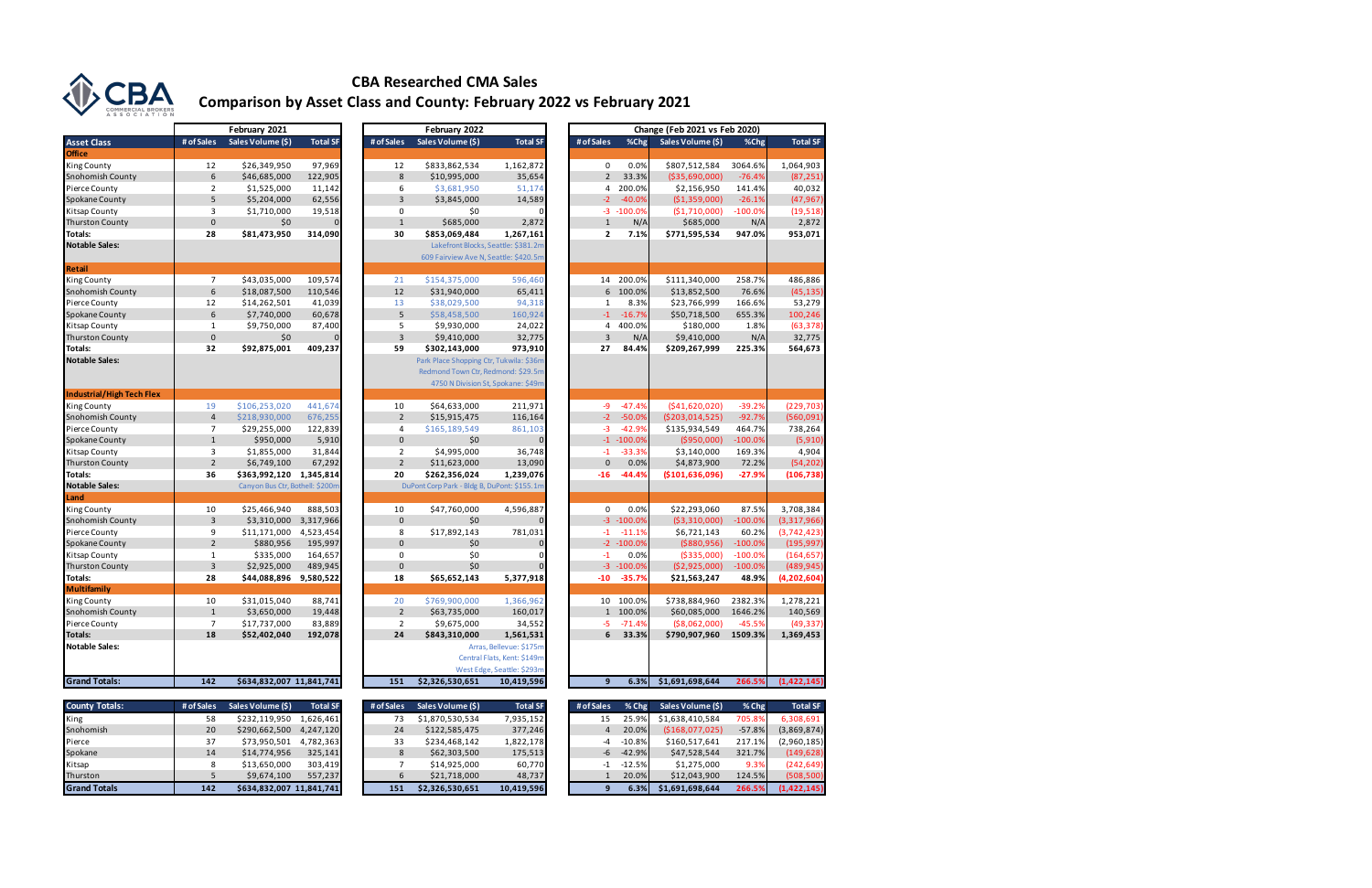|                           |                  | <b>March 2021</b>                                |                              |                | <b>March 2022</b>                            |                                   |                |           | <b>Change (Mar 2021 vs Mar 2020)</b> |            |                 |
|---------------------------|------------------|--------------------------------------------------|------------------------------|----------------|----------------------------------------------|-----------------------------------|----------------|-----------|--------------------------------------|------------|-----------------|
| <b>Asset Class</b>        | # of Sales       | Sales Volume (\$)                                | <b>Total SF</b>              | # of Sales     | Sales Volume (\$)                            | <b>Total SF</b>                   | # of Sales     | %Chg      | Sales Volume (\$)                    | %Chg       | <b>Total SF</b> |
| <b>Office</b>             |                  |                                                  |                              |                |                                              |                                   |                |           |                                      |            |                 |
| <b>King County</b>        | 25               | \$247,079,621                                    | 908,312                      | 18             | \$146,289,230                                | 453,653                           | $-7$           | $-28.0%$  | (\$100,790,391)                      | $-40.8%$   | (454, 659)      |
| <b>Snohomish County</b>   | $\overline{4}$   | \$47,790,000                                     | 153,571                      | 9              | \$13,700,000                                 | 43,924                            | 5              | 125.0%    | ( \$34,090,000)                      | $-71.3%$   | (109, 647)      |
| <b>Pierce County</b>      | 6                | \$14,305,750                                     | 89,801                       | $\overline{7}$ | \$13,617,842                                 | 92,278                            | $\mathbf{1}$   | 16.7%     | (5687,908)                           | $-4.8%$    | 2,477           |
| <b>Spokane County</b>     | 8                | \$22,319,500                                     | 109,305                      | 6              | \$4,115,000                                  | 27,622                            | $-2$           | $-25.0%$  | ( \$18, 204, 500)                    | $-81.6%$   | (81, 683)       |
| <b>Kitsap County</b>      | $\overline{2}$   | \$1,150,000                                      | 9,036                        | $\overline{2}$ | \$4,630,000                                  | 42,732                            | $\mathsf 0$    | 0.0%      | \$3,480,000                          | 302.6%     | 33,696          |
| <b>Thurston County</b>    | $\overline{3}$   | \$2,592,100                                      | 21,683                       | $\overline{4}$ | \$6,784,719                                  | 20,626                            | $1\,$          | 33.3%     | \$4,192,619                          | 161.7%     | (1,057)         |
| Totals:                   | 48               | \$335,236,971                                    | 1,291,708                    | 46             | \$189,136,791                                | 680,835                           | $-2$           | $-4.2%$   | ( \$146, 100, 180)                   | -43.6%     | (610, 873)      |
| <b>Notable Sales:</b>     |                  | Advanta Ofc Commons (Imp only), Bellevue: \$169m |                              |                |                                              |                                   |                |           |                                      |            |                 |
| Retail                    |                  |                                                  |                              |                |                                              |                                   |                |           |                                      |            |                 |
| <b>King County</b>        | 17               | \$58,869,250                                     | 102,926                      | 22             | \$42,744,000                                 | 96,150                            | 5              | 29.4%     | ( \$16, 125, 250)                    | $-27.4%$   | (6, 776)        |
| <b>Snohomish County</b>   | 19               | \$25,395,123                                     | 148,351                      | $\sqrt{6}$     | \$8,485,000                                  | 15,295                            | $-13$          | $-68.4%$  | ( \$16, 910, 123)                    | $-66.6%$   | (133,056)       |
| Pierce County             | 10               | \$14,962,000                                     | 45,112                       | 17             | \$65,559,678                                 | 156,146                           | $\overline{7}$ | 70.0%     | \$50,597,678                         | 338.2%     | 111,034         |
| Spokane County            | $\overline{3}$   | \$2,465,000                                      | 16,398                       | 14             | \$28,613,000                                 | 128,902                           | 11             | 366.7%    | \$26,148,000                         | 1060.8%    | 112,504         |
| <b>Kitsap County</b>      | 0                | \$0                                              | $\Omega$                     | 6              | \$10,678,658                                 | 38,918                            | 6              | N/A       | \$10,678,658                         | N/A        | 38,918          |
| <b>Thurston County</b>    | $\overline{2}$   | \$1,027,000                                      | 3,472                        | $\overline{7}$ | \$11,919,438                                 | 67,438                            | 5              | 250.0%    | \$10,892,438                         | 1060.6%    | 63,966          |
| Totals:                   | 51               | \$102,718,373                                    | 316,259                      | 72             | \$167,999,774                                | 502,849                           | 21             | 41.2%     | \$65,281,401                         | 63.6%      | 186,590         |
| <b>Notable Sales:</b>     |                  |                                                  |                              |                | Westgate North Shopping Ctr, Tacoma: \$38n   |                                   |                |           |                                      |            |                 |
| Industrial/High Tech Flex |                  |                                                  |                              |                |                                              |                                   |                |           |                                      |            |                 |
| <b>King County</b>        | 16               | \$233,590,000                                    | 839,475                      | 11             | \$373,256,020                                | 925,316                           | $-5$           | $-31.3%$  | \$139,666,020                        | 59.8%      | 85,841          |
| <b>Snohomish County</b>   | $\overline{4}$   | \$11,550,000                                     | 70,345                       | $\overline{4}$ | \$20,230,000                                 | 85,214                            | $\mathbf 0$    | 0.0%      | \$8,680,000                          | 75.2%      | 14,869          |
| <b>Pierce County</b>      | 5                | \$73,420,000                                     | 540,529                      | $\overline{2}$ | \$10,645,000                                 | 94,746                            | $-3$           | $-60.0%$  | (562, 775, 000)                      | $-85.5%$   | (445, 783)      |
| <b>Spokane County</b>     | $\,8\,$          | \$16,757,050                                     | 418,680                      | $\overline{2}$ | \$660,650                                    | 11,228                            | $-6$           | $-75.0%$  | (\$16,096,400)                       | $-96.1%$   | (407, 452)      |
| <b>Kitsap County</b>      | $\mathbf{1}$     | \$2,000,000                                      | 20,400                       | 0              | \$0                                          |                                   | $-1$           | $-100.0%$ | ( \$2,000,000)                       | $-100.0\%$ | (20, 400)       |
| <b>Thurston County</b>    | $\overline{2}$   | \$4,275,000                                      | 69,012                       | $\overline{2}$ | \$46,000,000                                 | 261,029                           | $\mathbf 0$    | 0.0%      | \$41,725,000                         | 976.0%     | 192,017         |
| Totals:                   | 36               | \$341,592,050                                    | 1,958,441                    | 21             | \$450,791,670                                | 1,377,533                         | $-15$          | $-41.7%$  | \$109,199,620                        | 32.0%      | (580, 908)      |
| <b>Notable Sales:</b>     |                  | Willows Commerce Park II, Redmond: \$140m        |                              |                |                                              | Vigor Shipyard, Seattle: \$180.6m |                |           |                                      |            |                 |
|                           |                  |                                                  | Portside 55, Tacoma: \$61.3m |                | Hwy 18 Corp Ctr- Bldg A, Maple Valley: \$95m |                                   |                |           |                                      |            |                 |
|                           |                  |                                                  |                              |                |                                              | 3025 32nd Ave SW, Tumwater: \$33m |                |           |                                      |            |                 |
| Land                      |                  |                                                  |                              |                |                                              |                                   |                |           |                                      |            |                 |
| <b>King County</b>        | 14               | \$90,684,885                                     | 1,929,727                    | 5              | \$91,961,680                                 | 1,648,310                         | $-9$           | $-64.3%$  | \$1,276,795                          | 1.4%       | (281, 417)      |
| <b>Snohomish County</b>   | $\boldsymbol{6}$ | \$19,981,709                                     | 1,951,923                    | $\overline{2}$ | \$4,232,000                                  | 54,014                            | $-4$           | $-66.7%$  | (\$15,749,709)                       | $-78.8%$   | (1,897,909)     |
| Pierce County             | $\overline{7}$   | \$23,957,017                                     | 3,538,503                    | 9              | \$75,413,128                                 | 4,053,258                         | $\overline{2}$ | 28.6%     | \$51,456,111                         | 214.8%     | 514,755         |
| Spokane County            | $\mathbf 0$      | \$0                                              |                              | $\mathbf{0}$   | \$0                                          | $\mathbf{0}$                      | $\mathbf 0$    | N/A       | \$0                                  | N/A        |                 |
| <b>Kitsap County</b>      | $\mathbf{1}$     | \$2,700,000                                      | 322,780                      | 0              | \$0                                          |                                   | $-1$           | 0.0%      | (\$2,700,000)                        | $-100.0%$  | (322, 780)      |
| <b>Thurston County</b>    | $\overline{2}$   | \$5,375,000                                      | 582,818                      | $\mathbf{1}$   | \$599,719                                    | 33,106                            | $-1$           | $-50.0%$  | (54, 775, 281)                       | $-88.8%$   | (549, 712)      |
| <b>Totals:</b>            | 30               | \$142,698,611                                    | 8,325,751                    | 17             | \$172,206,527                                | 5,788,688                         | $-13$          | $-43.3%$  | \$29,507,916                         | 20.7%      | (2,537,063)     |
| Multifamily               |                  |                                                  |                              |                |                                              |                                   |                |           |                                      |            |                 |
| <b>King County</b>        | 13               | \$75,386,354                                     | 153,942                      | 10             | \$27,581,000                                 | 74,896                            | $-3$           | $-23.1%$  | (547,805,354)                        | $-63.4%$   | (79, 046)       |
| <b>Snohomish County</b>   | $\overline{2}$   | \$4,687,000                                      | 20,884                       | $\overline{2}$ | \$2,990,000                                  | 7,420                             | $\mathbf{0}$   | 0.0%      | (\$1,697,000)                        | $-36.2%$   | (13, 464)       |
| Pierce County             | 6                | \$67,500,000                                     | 341,575                      | $\overline{4}$ | \$5,055,000                                  | 33,246                            | $-2$           | $-33.3%$  | (562, 445, 000)                      | $-92.5%$   | (308, 329)      |
| <b>Totals:</b>            | 21               | \$147,573,354                                    | 516,401                      | <b>16</b>      | \$35,626,000                                 | 115,562                           | -5             | $-23.8%$  | ( \$111, 947, 354)                   | $-75.9%$   | (400, 839)      |
| <b>Grand Totals:</b>      | 186              | \$1,069,819,359                                  | 12,408,560                   | 172            | \$1,015,760,762                              | 8,465,467                         | $-14$          | $-7.5%$   | ( \$54,058,597)                      | $-5.1%$    | (3,943,093)     |

| County Totals:      | # of Sales | Sales Volume (\$) | Total SF   | # of Sales | Sales Volume (S) | Total SF  | # of Sales |          | % Chg Sales Volume (S) | % Chg $\vert$ | <b>Total SF</b> |
|---------------------|------------|-------------------|------------|------------|------------------|-----------|------------|----------|------------------------|---------------|-----------------|
| King                |            | \$705,610,110     | 3,934,382  | 66         | \$681,831,930    | 3,198,325 | -19        | $-22.4%$ | (523, 778, 180)        | $-3.4%$       | (736,057)       |
| Snohomish           | 35         | \$109,403,832     | 2,345,074  | 23         | \$49,637,000     | 205,867   | $-12$      | $-34.3%$ | (559, 766, 832)        | $-54.6%$      | (2, 139, 207)   |
| Pierce              | 34         | \$194,144,767     | 4,555,520  | 39         | \$170,290,648    | 4,429,674 |            | 14.7%    | (523, 854, 119)        | $-12.3%$      | (125, 846)      |
| Spokane             | 19         | \$41,541,550      | 544,383    | 22         | \$33,388,650     | 167,752   |            | 15.8%    | (58, 152, 900)         | $-19.6%$      | (376, 631)      |
| Kitsap              |            | \$5,850,000       | 352,216    |            | \$15,308,658     | 81,650    |            | 100.0%   | \$9,458,658            | 161.7%        | (270,566)       |
| Thurston            |            | \$13,269,100      | 676,985    | 14         | \$65,303,876     | 382,199   |            | 55.6%    | \$52,034,776           | 392.2%        | (294, 786)      |
| <b>Grand Totals</b> | 186        | \$1,069,819,359   | 12,408,560 | 172        | \$1,015,760,762  | 8,465,467 | $-14$      | $-7.5%$  | (554, 058, 597)        | $-5.1%$       | (3,943,093)     |

| JUMMERCIAL BRUNERS<br>ASSOCIATION |                |                                                  |                              |                |                                              |                                   |                |           |                                      |           |                         |
|-----------------------------------|----------------|--------------------------------------------------|------------------------------|----------------|----------------------------------------------|-----------------------------------|----------------|-----------|--------------------------------------|-----------|-------------------------|
|                                   |                | <b>March 2021</b>                                |                              |                | <b>March 2022</b>                            |                                   |                |           | <b>Change (Mar 2021 vs Mar 2020)</b> |           |                         |
| <b>Asset Class</b>                | # of Sales     | Sales Volume (\$)                                | <b>Total SF</b>              | # of Sales     | Sales Volume (\$)                            | <b>Total SF</b>                   | # of Sales     | %Chg      | Sales Volume (\$)                    | %Chg      | <b>Total SF</b>         |
| <b>Office</b>                     |                |                                                  |                              |                |                                              |                                   |                |           |                                      |           |                         |
| King County                       | 25             | \$247,079,621                                    | 908,312                      | 18             | \$146,289,230                                | 453,653                           | $-7$           | $-28.0%$  | (\$100,790,391)                      | $-40.8%$  | (454, 659)              |
| Snohomish County                  | $\overline{4}$ | \$47,790,000                                     | 153,571                      | 9              | \$13,700,000                                 | 43,924                            | 5              | 125.0%    | ( \$34,090,000)                      | $-71.3%$  | (109, 647)              |
| Pierce County                     | 6              | \$14,305,750                                     | 89,801                       | 7              | \$13,617,842                                 | 92,278                            | 1              | 16.7%     | (5687,908)                           | $-4.8%$   | 2,477                   |
| Spokane County                    | 8              | \$22,319,500                                     | 109,305                      | 6              | \$4,115,000                                  | 27,622                            | $-2$           | $-25.0%$  | ( \$18, 204, 500)                    | $-81.6%$  | (81, 683)               |
| Kitsap County                     | $\overline{2}$ | \$1,150,000                                      | 9,036                        | 2              | \$4,630,000                                  | 42,732                            | $\mathbf 0$    | 0.0%      | \$3,480,000                          | 302.6%    | 33,696                  |
| <b>Thurston County</b>            | $\overline{3}$ | \$2,592,100                                      | 21,683                       | $\overline{4}$ | \$6,784,719                                  | 20,626                            | $\mathbf{1}$   | 33.3%     | \$4,192,619                          | 161.7%    | (1,057)                 |
| Totals:                           | 48             | \$335,236,971                                    | 1,291,708                    | 46             | \$189,136,791                                | 680,835                           | $-2$           | $-4.2%$   | (5146, 100, 180)                     | -43.6%    | (610, 873)              |
| <b>Notable Sales:</b>             |                | Advanta Ofc Commons (Imp only), Bellevue: \$169m |                              |                |                                              |                                   |                |           |                                      |           |                         |
| Retail                            |                |                                                  |                              |                |                                              |                                   |                |           |                                      |           |                         |
| King County                       | 17             | \$58,869,250                                     | 102,926                      | 22             | \$42,744,000                                 | 96,150                            | 5              | 29.4%     | ( \$16, 125, 250)                    | $-27.4%$  | (6, 776)                |
| Snohomish County                  | 19             | \$25,395,123                                     | 148,351                      | 6              | \$8,485,000                                  | 15,295                            | $-13$          | $-68.4%$  | ( \$16, 910, 123)                    | $-66.6%$  | (133,056)               |
| Pierce County                     | 10             | \$14,962,000                                     | 45,112                       | 17             | \$65,559,678                                 | 156,146                           | $\overline{7}$ | 70.0%     | \$50,597,678                         | 338.2%    | 111,034                 |
| Spokane County                    | $\overline{3}$ | \$2,465,000                                      | 16,398                       | 14             | \$28,613,000                                 | 128,902                           | 11             | 366.7%    | \$26,148,000                         | 1060.8%   | 112,504                 |
| Kitsap County                     | $\mathbf 0$    | \$0                                              |                              | 6              | \$10,678,658                                 | 38,918                            | 6              | N/A       | \$10,678,658                         | N/A       | 38,918                  |
| <b>Thurston County</b>            | $\overline{2}$ | \$1,027,000                                      | 3,472                        | $\overline{7}$ | \$11,919,438                                 | 67,438                            | 5              | 250.0%    | \$10,892,438                         | 1060.6%   | 63,966                  |
| Totals:                           | 51             | \$102,718,373                                    | 316,259                      | 72             | \$167,999,774                                | 502,849                           | 21             | 41.2%     | \$65,281,401                         | 63.6%     | 186,590                 |
| <b>Notable Sales:</b>             |                |                                                  |                              |                | Westgate North Shopping Ctr, Tacoma: \$38n   |                                   |                |           |                                      |           |                         |
| <b>Industrial/High Tech Flex</b>  |                |                                                  |                              |                |                                              |                                   |                |           |                                      |           |                         |
| King County                       | 16             | \$233,590,000                                    | 839,475                      | 11             | \$373,256,020                                | 925,316                           | $-5$           | $-31.3%$  | \$139,666,020                        | 59.8%     | 85,841                  |
| Snohomish County                  | $\overline{4}$ | \$11,550,000                                     | 70,345                       | $\overline{4}$ | \$20,230,000                                 | 85,214                            | $\mathbf{0}$   | 0.0%      | \$8,680,000                          | 75.2%     | 14,869                  |
| Pierce County                     | 5              | \$73,420,000                                     | 540,529                      | $\overline{2}$ | \$10,645,000                                 | 94,746                            | $-3$           | $-60.0%$  | (562, 775, 000)                      | $-85.5%$  | (445, 783)              |
| Spokane County                    | 8              | \$16,757,050                                     | 418,680                      | $\overline{2}$ | \$660,650                                    | 11,228                            | $-6$           | $-75.0%$  | (\$16,096,400)                       | $-96.1%$  | (407, 452)              |
| Kitsap County                     | $\mathbf{1}$   | \$2,000,000                                      | 20,400                       | 0              | \$0                                          |                                   | $-1$           | $-100.0%$ | ( \$2,000,000)                       | $-100.0%$ | (20, 400)               |
| <b>Thurston County</b>            | $\overline{2}$ | \$4,275,000                                      | 69,012                       | $\overline{2}$ | \$46,000,000                                 | 261,029                           | $\Omega$       | 0.0%      | \$41,725,000                         | 976.0%    | 192,017                 |
| Totals:                           | 36             | \$341,592,050                                    | 1,958,441                    | 21             | \$450,791,670                                | 1,377,533                         | $-15$          | $-41.7%$  | \$109,199,620                        | 32.0%     | (580, 908)              |
| <b>Notable Sales:</b>             |                | Willows Commerce Park II, Redmond: \$140m        |                              |                |                                              | Vigor Shipyard, Seattle: \$180.6n |                |           |                                      |           |                         |
|                                   |                |                                                  | Portside 55, Tacoma: \$61.3m |                | Hwy 18 Corp Ctr- Bldg A, Maple Valley: \$95m |                                   |                |           |                                      |           |                         |
|                                   |                |                                                  |                              |                |                                              | 3025 32nd Ave SW, Tumwater: \$33m |                |           |                                      |           |                         |
| Land                              |                |                                                  |                              |                |                                              |                                   |                |           |                                      |           |                         |
| King County                       | 14             | \$90,684,885                                     | 1,929,727                    | 5              | \$91,961,680                                 | 1,648,310                         | -9             | $-64.3%$  | \$1,276,795                          | 1.4%      | (281, 417)              |
| Snohomish County                  | 6              | \$19,981,709                                     | 1,951,923                    | $\overline{2}$ | \$4,232,000                                  | 54,014                            | $-4$           | $-66.7%$  | (\$15,749,709)                       | $-78.8%$  | (1,897,909)             |
| Pierce County                     | 7              | \$23,957,017                                     | 3,538,503                    | 9              | \$75,413,128                                 | 4,053,258                         | $\overline{2}$ | 28.6%     | \$51,456,111                         | 214.8%    | 514,755                 |
| Spokane County                    | $\mathbf 0$    | \$0                                              | 0                            | $\mathbf{0}$   | \$0                                          | $\Omega$                          | $\mathbf 0$    | N/A       | \$0                                  | N/A       |                         |
| Kitsap County                     | $\mathbf{1}$   | \$2,700,000                                      | 322,780                      | 0              | \$0                                          |                                   | $-1$           | 0.0%      | (52,700,000)                         | $-100.0%$ | (322, 780)              |
| <b>Thurston County</b>            | $\overline{2}$ | \$5,375,000                                      | 582,818                      | $\mathbf{1}$   | \$599,719                                    | 33,106                            | $-1$           | $-50.0%$  | (54, 775, 281)                       | $-88.8%$  | (549, 712)              |
| Totals:                           | 30             | \$142,698,611                                    | 8,325,751                    | 17             | \$172,206,527                                | 5,788,688                         | $-13$          | $-43.3%$  | \$29,507,916                         | 20.7%     | (2,537,063)             |
| <b>Multifamily</b>                |                |                                                  |                              |                |                                              |                                   |                |           |                                      |           |                         |
| King County                       | 13             | \$75,386,354                                     | 153,942                      | 10             | \$27,581,000                                 | 74,896                            | $-3$           | $-23.1%$  | $(547,805,354)$ -63.4%               |           | (79, 046)               |
| Snohomish County                  | $\overline{2}$ | \$4,687,000                                      | 20,884                       | $\overline{2}$ | \$2,990,000                                  | 7,420                             | $\mathbf 0$    | 0.0%      | ( \$1,697,000)                       | $-36.2%$  | (13, 464)               |
| Pierce County                     | 6              | \$67,500,000                                     | 341,575                      | 4              | \$5,055,000                                  | 33,246                            | $-2$           | $-33.3%$  | ( \$62,445,000)                      | $-92.5%$  | (308, 329)              |
| Totals:                           | 21             | \$147,573,354                                    | 516,401                      | 16             | \$35,626,000                                 | 115,562                           | $-5$           | $-23.8%$  | (5111, 947, 354)                     | $-75.9%$  | (400, 839)              |
| <b>Grand Totals:</b>              | 186            | \$1,069,819,359                                  | 12,408,560                   | 172            | \$1,015,760,762                              | 8,465,467                         | $-14$          | $-7.5%$   | ( \$54,058,597)                      | $-5.1%$   | (3,943,093)             |
|                                   |                |                                                  |                              |                |                                              |                                   |                |           |                                      |           |                         |
| <b>County Totals:</b>             | # of Sales     | Sales Volume (\$)                                | <b>Total SF</b>              | # of Sales     | Sales Volume (\$)                            | <b>Total SF</b>                   | # of Sales     | $%$ Chg   | Sales Volume (\$)                    | % Chg     | <b>Total SF</b>         |
| King                              | 85             | \$705,610,110                                    | 3,934,382                    | 66             | \$681,831,930                                | 3,198,325                         | $-19$          | $-22.4%$  | ( \$23,778,180)                      | $-3.4%$   | (736, 057)              |
| Snohomish                         | 35             | \$109,403,832                                    | 2,345,074                    | 23             | \$49,637,000                                 | 205,867                           | $-12$          | $-34.3%$  | (559, 766, 832)                      | $-54.6%$  | (2, 139, 207)           |
| Pierce                            | 34             | \$194,144,767                                    | 4,555,520                    | 39             | \$170,290,648                                | 4,429,674                         | 5              | 14.7%     | ( \$23,854,119)                      | $-12.3%$  | (125, 846)              |
| Spokane                           | 19             | \$41,541,550                                     | 544,383<br>352.216           | 22             | \$33,388,650                                 | 167,752<br>81.650                 | 3              | 15.8%     | ( \$8,152,900)                       | $-19.6%$  | (376, 631)<br>(270.566) |
| Kitsap                            | 4              | \$5.850.000                                      |                              | 8              | \$15,308,658                                 |                                   | $\overline{4}$ | 100.0%    | \$9,458,658                          | 161.7%    |                         |

|                 | <b>March 2022</b>                            |                |                 | <b>March 2021</b>                          |                         |  |
|-----------------|----------------------------------------------|----------------|-----------------|--------------------------------------------|-------------------------|--|
| <b>Total SF</b> | Sales Volume (\$)                            | # of Sales     | <b>Total SF</b> | Sales Volume (\$)                          | s                       |  |
|                 |                                              |                |                 |                                            |                         |  |
| 453,653         | \$146,289,230                                | 18             | 908,312         | \$247,079,621                              | 5                       |  |
| 43,924          | \$13,700,000                                 | 9              | 153,571         | \$47,790,000                               | 4                       |  |
| 92,278          | \$13,617,842                                 | 7              | 89,801          | \$14,305,750                               | 6                       |  |
| 27,622          | \$4,115,000                                  | 6              | 109,305         | \$22,319,500                               | 8                       |  |
|                 |                                              | $\overline{2}$ |                 |                                            | $\overline{c}$          |  |
| 42,732          | \$4,630,000                                  |                | 9,036           | \$1,150,000                                |                         |  |
| 20,626          | \$6,784,719                                  | $\overline{4}$ | 21,683          | \$2,592,100                                | 3                       |  |
| 680,835         | \$189,136,791                                | 46             | 1,291,708       | \$335,236,971                              | 8                       |  |
|                 |                                              |                |                 | a Ofc Commons (Imp only), Bellevue: \$169m |                         |  |
|                 |                                              |                |                 |                                            |                         |  |
| 96,150          | \$42,744,000                                 | 22             | 102,926         | \$58,869,250                               | 7                       |  |
| 15,295          | \$8,485,000                                  | 6              | 148,351         | \$25,395,123                               | 9                       |  |
| 156,146         | \$65,559,678                                 | 17             | 45,112          | \$14,962,000                               | D                       |  |
| 128,902         | \$28,613,000                                 | 14             | 16,398          | \$2,465,000                                | 3                       |  |
| 38,918          | \$10,678,658                                 | 6              | 0               | \$0                                        | D                       |  |
| 67,438          | \$11,919,438                                 | $\overline{7}$ | 3,472           | \$1,027,000                                | $\overline{\mathbf{c}}$ |  |
| 502,849         | \$167,999,774                                | 72             | 316,259         | \$102,718,373                              | 1                       |  |
|                 | Westgate North Shopping Ctr, Tacoma: \$38m   |                |                 |                                            |                         |  |
|                 |                                              |                |                 |                                            |                         |  |
| 925,316         | \$373,256,020                                | 11             | 839,475         | \$233,590,000                              | 6                       |  |
| 85,214          | \$20,230,000                                 | $\overline{4}$ | 70,345          | \$11,550,000                               | 4                       |  |
| 94,746          | \$10,645,000                                 | $\overline{2}$ | 540,529         | \$73,420,000                               | 5                       |  |
| 11,228          | \$660,650                                    | $\overline{2}$ |                 | \$16,757,050                               | 8                       |  |
|                 |                                              |                | 418,680         |                                            |                         |  |
|                 | \$0                                          | 0              | 20,400          | \$2,000,000                                | 1                       |  |
| 261,029         | \$46,000,000                                 | $\overline{2}$ | 69,012          | \$4,275,000                                | $\overline{2}$          |  |
| 1,377,533       | \$450,791,670                                | 21             | 1,958,441       | \$341,592,050                              | 6                       |  |
|                 | Vigor Shipyard, Seattle: \$180.6m            |                |                 | Willows Commerce Park II, Redmond: \$140m  |                         |  |
|                 | Hwy 18 Corp Ctr- Bldg A, Maple Valley: \$95m |                |                 | Portside 55, Tacoma: \$61.3m               |                         |  |
|                 | 3025 32nd Ave SW, Tumwater: \$33m            |                |                 |                                            |                         |  |
|                 |                                              |                |                 |                                            |                         |  |
| 1,648,310       | \$91,961,680                                 | 5              | 1,929,727       | \$90,684,885                               | 4                       |  |
| 54,014          | \$4,232,000                                  | $\overline{2}$ | 1,951,923       | \$19,981,709                               | 6                       |  |
| 4,053,258       | \$75,413,128                                 | 9              | 3,538,503       | \$23,957,017                               | 7                       |  |
|                 | \$0                                          | 0              | 0               | \$0                                        | $\mathbf{0}$            |  |
|                 | \$0                                          | 0              | 322,780         | \$2,700,000                                | 1                       |  |
| 33,106          | \$599,719                                    | $\overline{1}$ | 582,818         | \$5,375,000                                | $\overline{2}$          |  |
| 5,788,688       | \$172,206,527                                | 17             | 8,325,751       | \$142,698,611                              | D                       |  |
|                 |                                              |                |                 |                                            |                         |  |
| 74,896          | \$27,581,000                                 | 10             | 153,942         | \$75,386,354                               | 3                       |  |
| 7,420           | \$2,990,000                                  | $\overline{2}$ | 20,884          | \$4,687,000                                | $\overline{c}$          |  |
| 33,246          | \$5,055,000                                  | 4              | 341,575         | \$67,500,000                               | 6                       |  |
|                 |                                              | 16             |                 |                                            |                         |  |
| 115,562         | \$35,626,000                                 |                | 516,401         | \$147,573,354                              | 1                       |  |
| 8,465,467       | \$1,015,760,762                              | 172            | 12,408,560      | \$1,069,819,359                            | 6                       |  |
|                 |                                              |                |                 |                                            |                         |  |
| <b>Total SF</b> | Sales Volume (\$)                            | # of Sales     | <b>Total SF</b> | Sales Volume (\$)                          | s                       |  |
| 2.100225        | CCQ1Q21Q1                                    | C              | $2.024.292$     | $670E$ $610.110$                           |                         |  |

| # of Sales | sales volume (5) | Total SFI |
|------------|------------------|-----------|
| 66         | \$681,831,930    | 3,198,325 |
| 23         | \$49,637,000     | 205,867   |
| 39         | \$170,290,648    | 4,429,674 |
| 22         | \$33,388,650     | 167,752   |
| 8          | \$15,308,658     | 81,650    |
| 14         | \$65,303,876     | 382,199   |
| 172        | \$1,015,760,762  | 8,465,467 |
|            |                  |           |



## **CBA Researched CMA Sales Comparison by Asset Class and County: March 2022 vs March 2021**